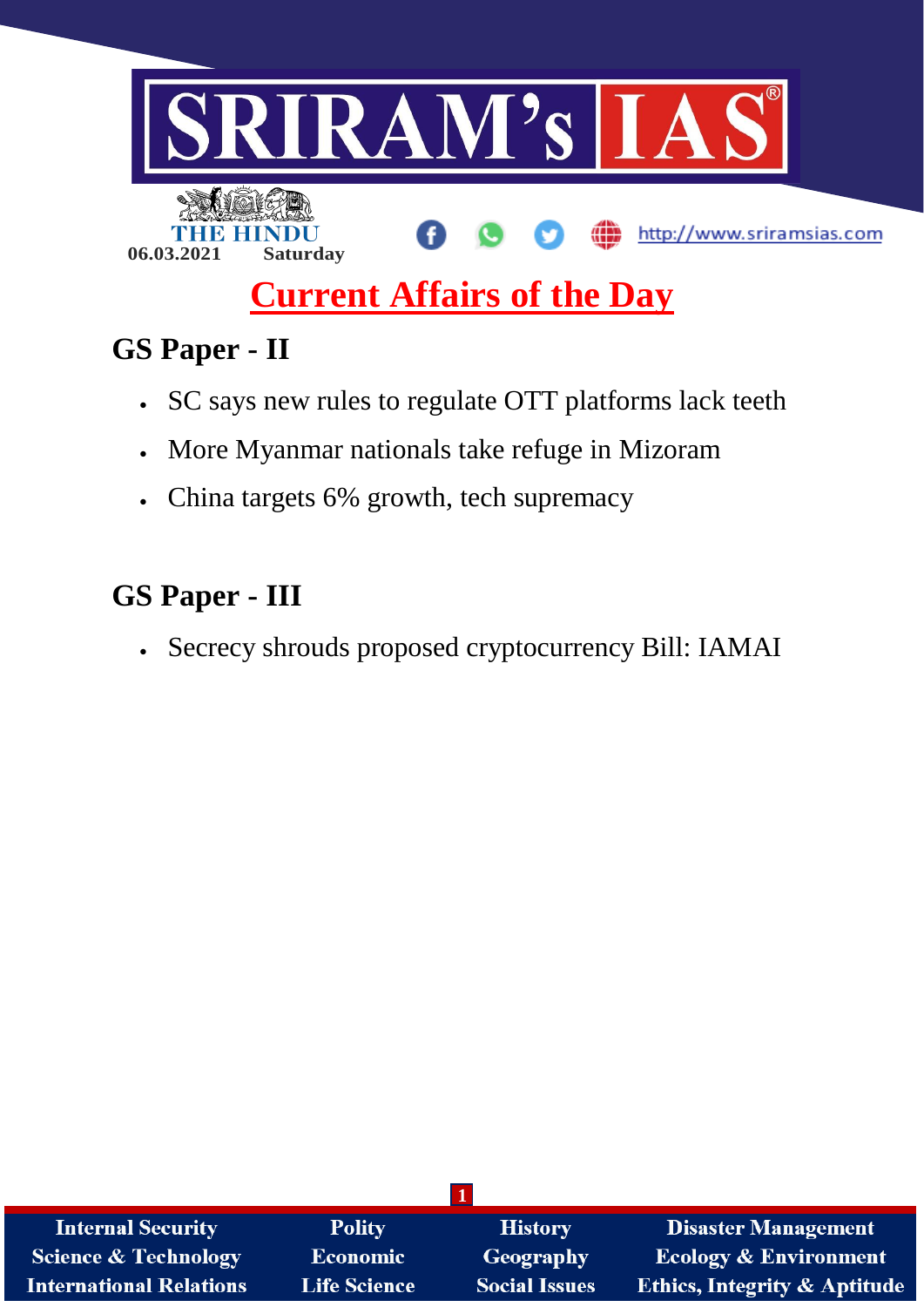

The Supreme Court on Friday said the government's new rules to regulate OTT (over-the-top) platforms lacked teeth to punish violators or to screen offensive content.

#### **Highlights:**

- 1. "We went through your Information Technology [Guidelines for Intermediaries and Digital Media Ethics Code] Rules of 2021. These are merely guidelines. There is no provision for punishment or fine. What is the mechanism to control and regulate these platforms?" the court asked.
- 2. The court order said the new rules were "more in the nature of guidelines" and there was "no effective mechanism for screening or to take appropriate action" against violators.

#### **More Myanmar nationals take refuge in Mizoram**

Villagers in Mizoram's border districts said more than 100 people have crossed over from Myanmar to escape a military crackdown there.

#### **Highlights:**

- 1. Mizoram government has issued a standard operating procedure for the identification of the refugees.
- 2. Residents of border areas in Champhai district said people from across the border have been trickling in after crossing river Tiau that runs along a long stretch of Mizoram's 404 km border with Myanmar.

## **China targets 6% growth, tech supremacy**

The legislature is likely to approve a new five-year plan and an overhaul of Hong Kong's electoral system.

#### **An aspiration to become a \$30 trillion economy by 2035**

1. China's government on Friday announced a 6% growth target for 2021 and the creation of over 11 million new urban jobs. It also unveiled a five-year plan (2021-2025) and vision for 2035 that aims to expand the country's global footprint as a major technology power.

| <b>Internal Security</b>        | <b>Polity</b>       | <b>History</b>       | <b>Disaster Management</b>       |  |  |
|---------------------------------|---------------------|----------------------|----------------------------------|--|--|
| <b>Science &amp; Technology</b> | <b>Economic</b>     | Geography            | <b>Ecology &amp; Environment</b> |  |  |
| <b>International Relations</b>  | <b>Life Science</b> | <b>Social Issues</b> | Ethics, Integrity & Aptitude     |  |  |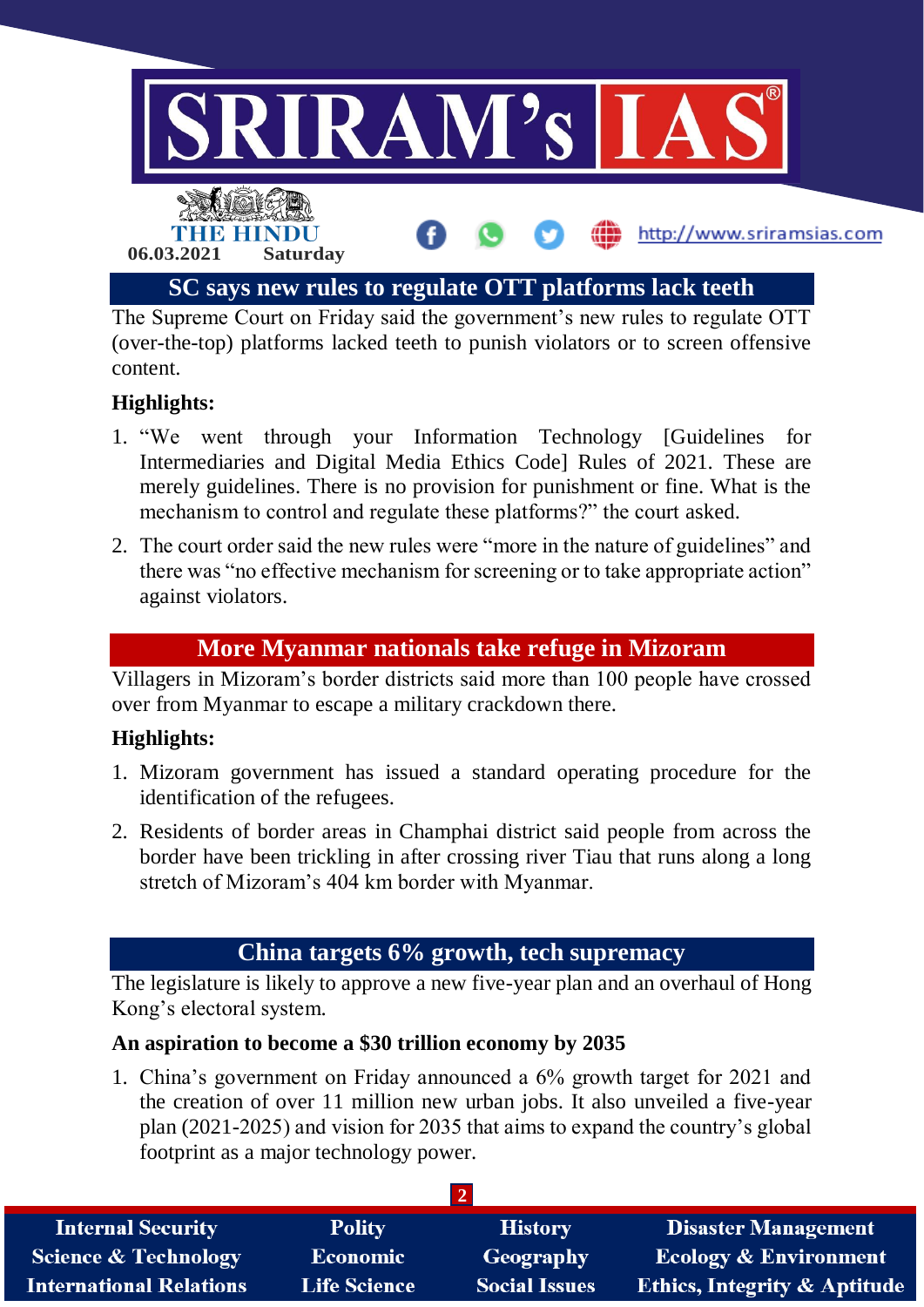

- 2. The plans unveiled at the start of the annual week-long convening of the Communist Party-controlled legislature, the National People's Congress (NPC).
- 3. The Plan outlined a push for China to consolidate the positions of its supply chains in key strategic industries, amid a push from some countries towards decoupling, and to significantly increase China's spending on research and development (R&D) to achieve self-reliance in key high-tech sectors.
- 4. The five-year plan (FYP) for 2025 for the first time did not mention annual growth targets, instead of announcing an ambitious annual target to increase R&D spending "by more than 7% per year".
- 5. The NPC will also approve a plan for "long-range objectives through the year 2035". President Xi Jinping said the country could double its GDP by 2035, pushing China towards becoming a \$30 trillion economy.
- 6. Both plans have emphasised self-reliance and a focus on high-tech growth. The FYP said China "will take self-reliance in science and technology as the strategic underpinning for national development" and "will focus on the development of strategic emerging industries including information technology, biotech and new energy".

#### **Control over Hongkong**

- 1. The NPC is also expected to approve a major overhaul of Hong Kong's electoral system that will see a diminishing share for directly elected legislative seats, dealing a blow to pro-democracy parties and strengthening Beijing's control.
- 2. The plan is likely to bestow greater powers on the largely Beijing-nominated 1,200-member Election Committee that chooses Hong Kong's, Chief Executive. A push for universal suffrage and to directly choose the Chief Executive was among the demands of the 2019 protests. Hong Kong only directly votes for half of its 70 Legislative Council members.
- 3. Under the new plan, Hong Kong media reported, the size of the council could be increased to 90 with the additional members chosen by the Election Committee. This would decrease the proportion of directly elected members and further dilute the presence of pro-democracy parties.

| <b>Internal Security</b>        | <b>Polity</b>       | <b>History</b>       | <b>Disaster Management</b>              |  |  |  |
|---------------------------------|---------------------|----------------------|-----------------------------------------|--|--|--|
| <b>Science &amp; Technology</b> | <b>Economic</b>     | Geography            | <b>Ecology &amp; Environment</b>        |  |  |  |
| <b>International Relations</b>  | <b>Life Science</b> | <b>Social Issues</b> | <b>Ethics, Integrity &amp; Aptitude</b> |  |  |  |